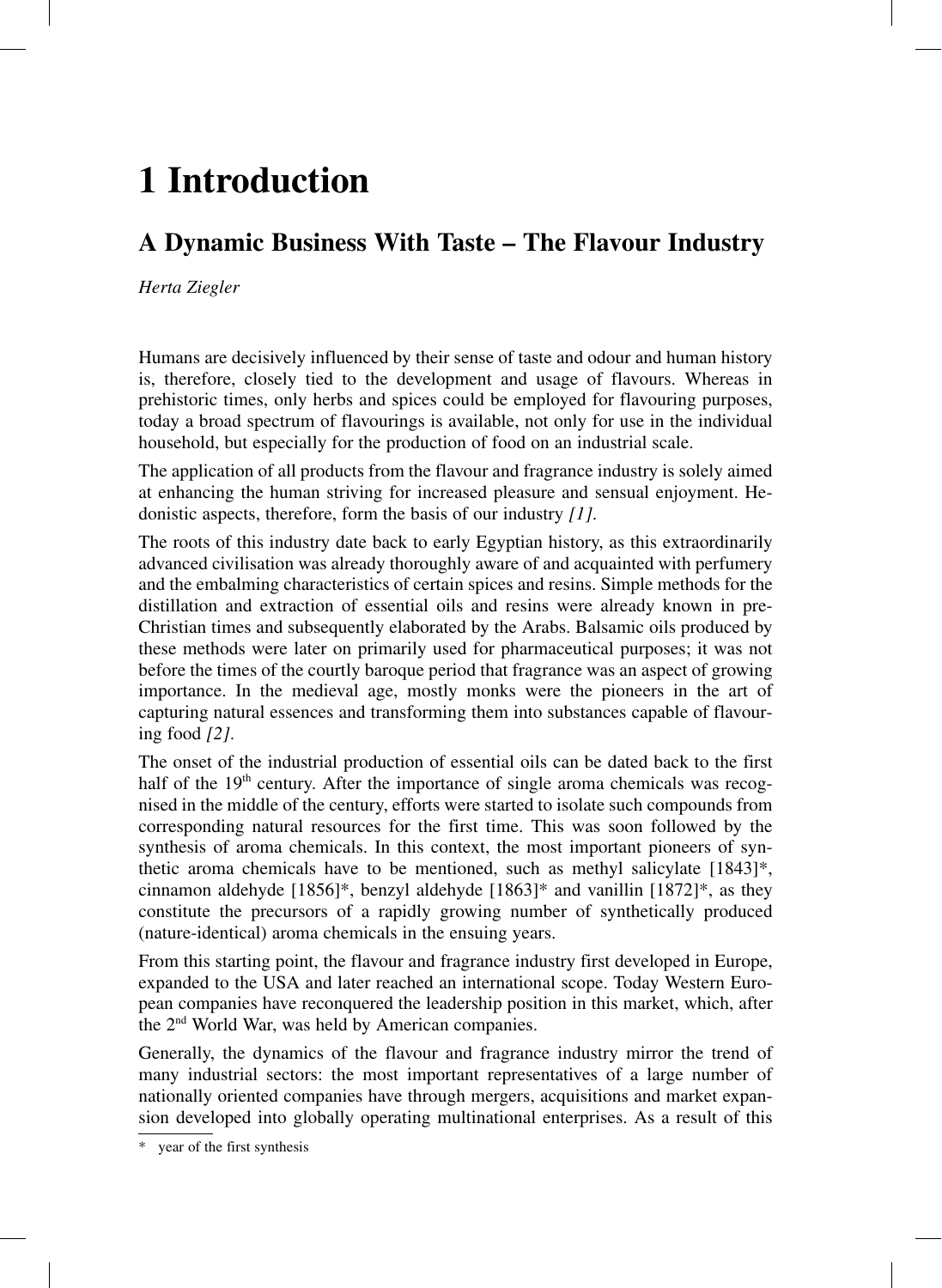concentration process, the number of small and medium-size businesses decreased, a trend that will certainly result in a more uniform, less diverse market. Already an analysis of the year 1995 showed that approximately 65% of the total turnover of the flavour and fragrance industry is achieved by fewer than 10 firms (Fig. 1.1).



*Fig. 1.1: Competitors' share of world market (1995) in aroma chemicals, fragrances and flavours (estimated by Haarmann & Reimer) [3]*

Also, today analysts estimate the market share of the 'Top Ten' flavour houses at approximately 65% of the entire world market. The preceding decade, often described as the 'Age of Acquisitions', has for the Top Ten of the flavour and fragrance industry resulted in the current market shares depicted in Fig. 1.2.

Givaudan, IFF, Firmenich and Symrise are the contestants for the leadership positions, followed by Quest and Takasago in centre field, while Sensient, Hasegawa, Mane, Charabot and Danisco, with rather similar market share, compete every year to join the higher ranks of the Top Ten. However, it is of considerable importance in this context on which data the respective analysts base their evaluation. Therefore, in the data employed for 2005 *[5]*, sales of non-flavour and fragrance industry items, included by some flavour and fragrance houses in their sales totals, have been subtracted or eliminated from the total sale figures (items eliminated include materials such as sugar, sunscreen chemicals, chemical intermediates, pharmaceutical chemicals, stabilisers, gums, etc.).

Comparison of the sales figures for the years 1995 and 2005 clearly reflect the ongoing changes in the corporate landscape. The merger of the two German flavour giants Haarmann & Reimer and Dragoco to form Symrise has strengthened the company's position in the top ranks. Names that are deeply rooted in and intertwined with the traditions and outstanding developments of the flavour and fragrance industry – such as the vanillin synthesis and the name Haarmann & Reimer (founded 1870) – today remain without contemporary counterpart. Analogously, with IFF's acquisition of Bush Boake & Allen in 2001, the name BBA, considered an invariable constant in Britain, ceased to exist. The pending merger of Givaudan with Quest in November 2006 marks another step towards further market consolidation. Givaudan´s current unrivalled market leadership will certainly be source and aim of other interesting developments in the industry.

The landscape of the big players of the flavour business is still centred on companies with European roots, which, however, all constitute global players.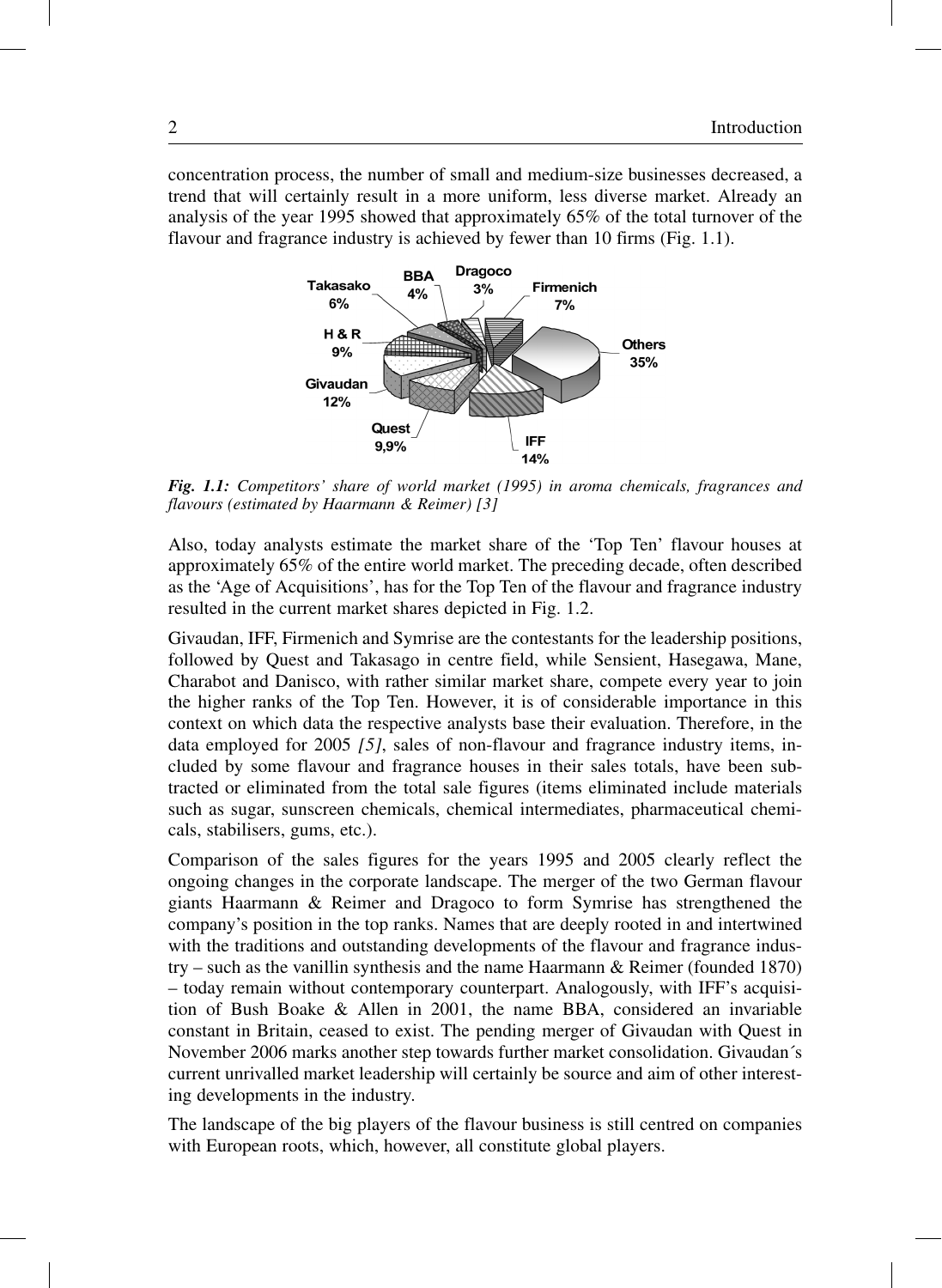

*Fig. 1.2: Competitors' share of world market (2002, 2004 and 2005) in aroma chemicals, fragrances and flavours (calculated by www.leffingwell.com [4])*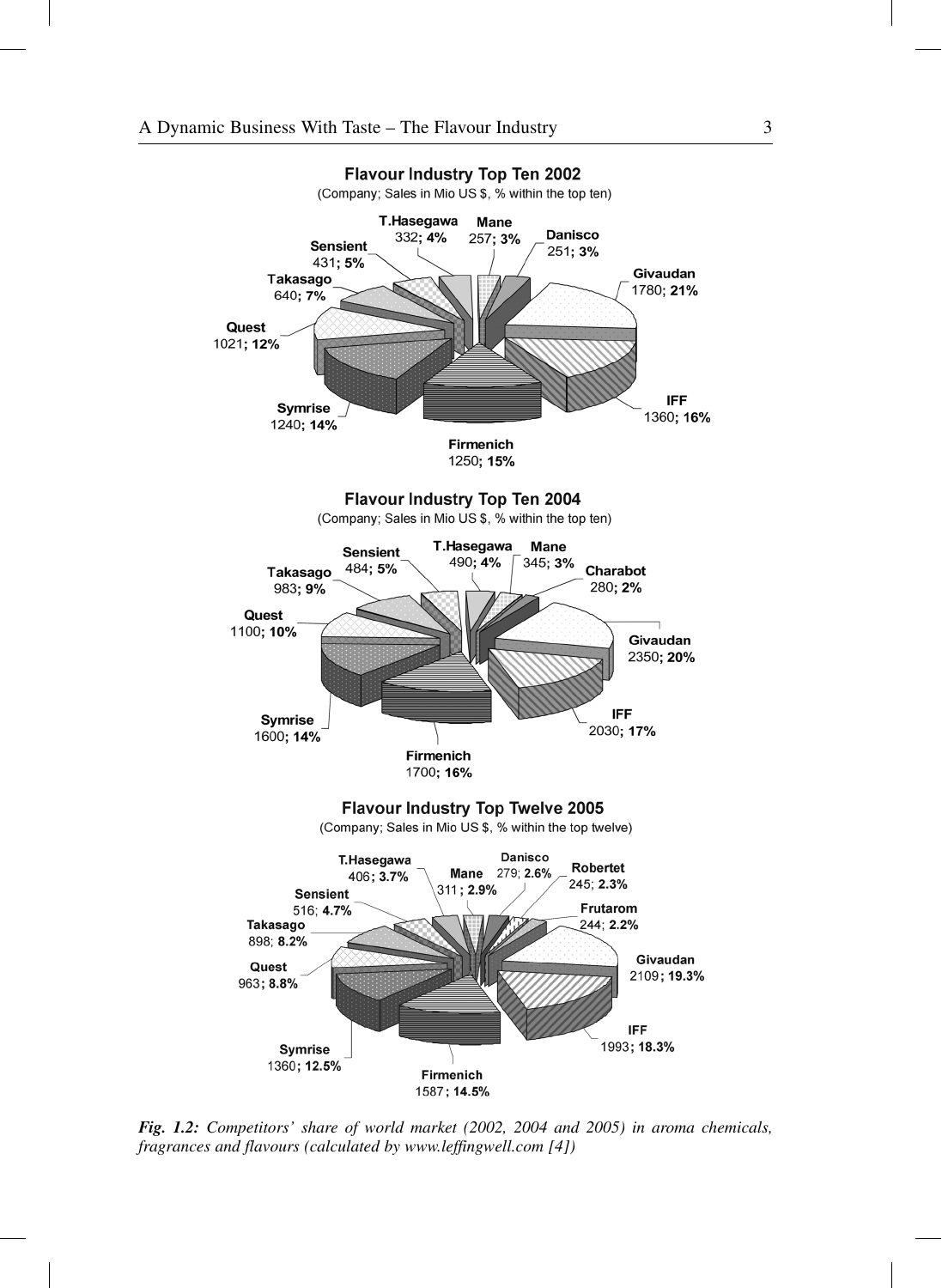These companies are closely followed by a considerable number of international and national manufacturers (not resellers) of flavours and fragrances with sales figures which are sometimes only slightly lower, but often not published as a result of private ownership. Danisco, Ungerer & Co., Robertet, Bell, Shiono, Chr. Hansen, Frutarom, Wild, McCormick, Treatt, Todd and Mastertaste (Kerry) deserve mentioning as examples of a long list of flavour and fragrance companies *[4, 5]*.

These manufacturers are countered by the big purchasing companies, the multinational giants of the food and beverage industry as well as the household and consumer goods sector (Procter & Gamble, Unilever, Nestle, Kraft, Coca-Cola, Pepsi, General Mills, Danone, etc.).

In this context, an analysis of the flavour and fragrance sector along geographic regions and national boundaries is of considerable interest. As a single nation, the USA continues to be the world's largest consumer of flavour and fragrance products *[6]*. Together with Europe and Japan, the USA accounts for only 15% of the world population, but made up 71% of the overall demand for flavours and fragrances in the year 1999 and 66% in 2004 *[www.leffingwell.com]*. This clearly reflects the trend of increasing industrialisation usually coupled with a growing demand for flavours and fragrances in other parts of the world, especially Asia. The magical 'A' of Asia has to be granted as much importance in this context as the 'A' of acquisitions, as both 'Awords' decisively influence the investment trends of the flavour and fragrance industry in the beginning  $21<sup>st</sup>$  century.



*Fig. 1.3: Worldwide market shares of the flavour industry for the years 1999 and 2005 (estimated by Freedonia; see: www.leffingwell.com/1372pr.pdf)*

The total market, valued at US\$ 9.6 billion in 1995, has nearly doubled in the ensuing decade. The share of the typical flavour sector with its classic division into beverages, sweets, dairy and savoury, can only be estimated today and is usually valued at slightly over 40% of the total sales volume. Generally speaking, the global share of the flavour industry on the one hand and the fragrance industry on the other hand can be best approached with an approximate 50:50 ratio.

Since the 1960s both the usage of flavours and fragrances and their general acceptance in a broad array of consumer goods has been continually on the rise. This development in combination with the growing industrialisation in a number of coun-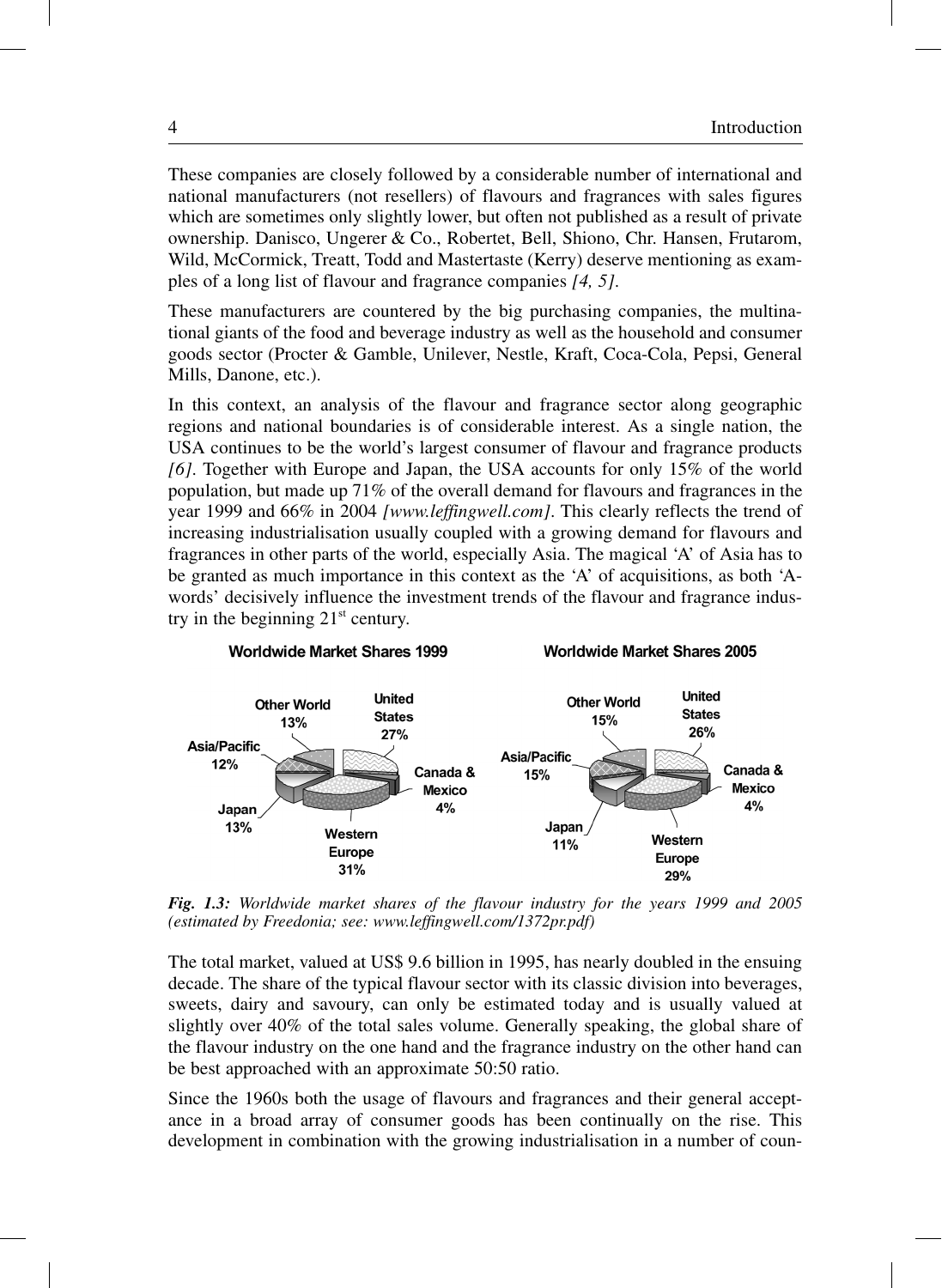tries and, as a consequence, the predilection for flavours and fragrances does indeed portend well for the flavour and fragrance sector. This industry can realistically look forward to positive expectations and increasing turnover in the future. As far as fragrances are concerned, David J. Rowe has remarked with pleasant cynicism: 'This trend might perhaps suggest we have become afraid of smelling human' *[7]*.

#### **The Flavour and Fragrance Industry – Sectors and Materials**

Basically, three main subdivisions can be distinguished *[6]*:

- essential oils and natural extracts
- aroma chemicals
- formulated flavours and fragrances.

While *essential oils* and *natural extracts*, which are obtained from natural resources by various processes, mainly constitute complex mixtures, *aroma chemicals* are uniform compounds, which can be both of natural or synthetic origin. A number of representatives of frequently used *aroma chemicals* show an enormous discrepancy between synthetic and natural material. Raspberry ketone shall be used as an example here: for the year 1992, an estimated yearly worldwide consumption of 400 kg of natural material is countered by the 300-fold amount of synthetic material which found industrial usage *[8]*.

*Formulated flavours and fragrances* are complex blends of aromatic materials such as essential oils, aroma chemicals and natural extracts. Depending on their intended usage and the type of flavour release envisioned by product design, they are available in concentrated form, diluted in solvents or bound to carriers.



*Fig. 1.4: Market share of the individual sectors of the flavour and fragrance industry (2002, estimated by Freedonia Group, C&EN estimates)*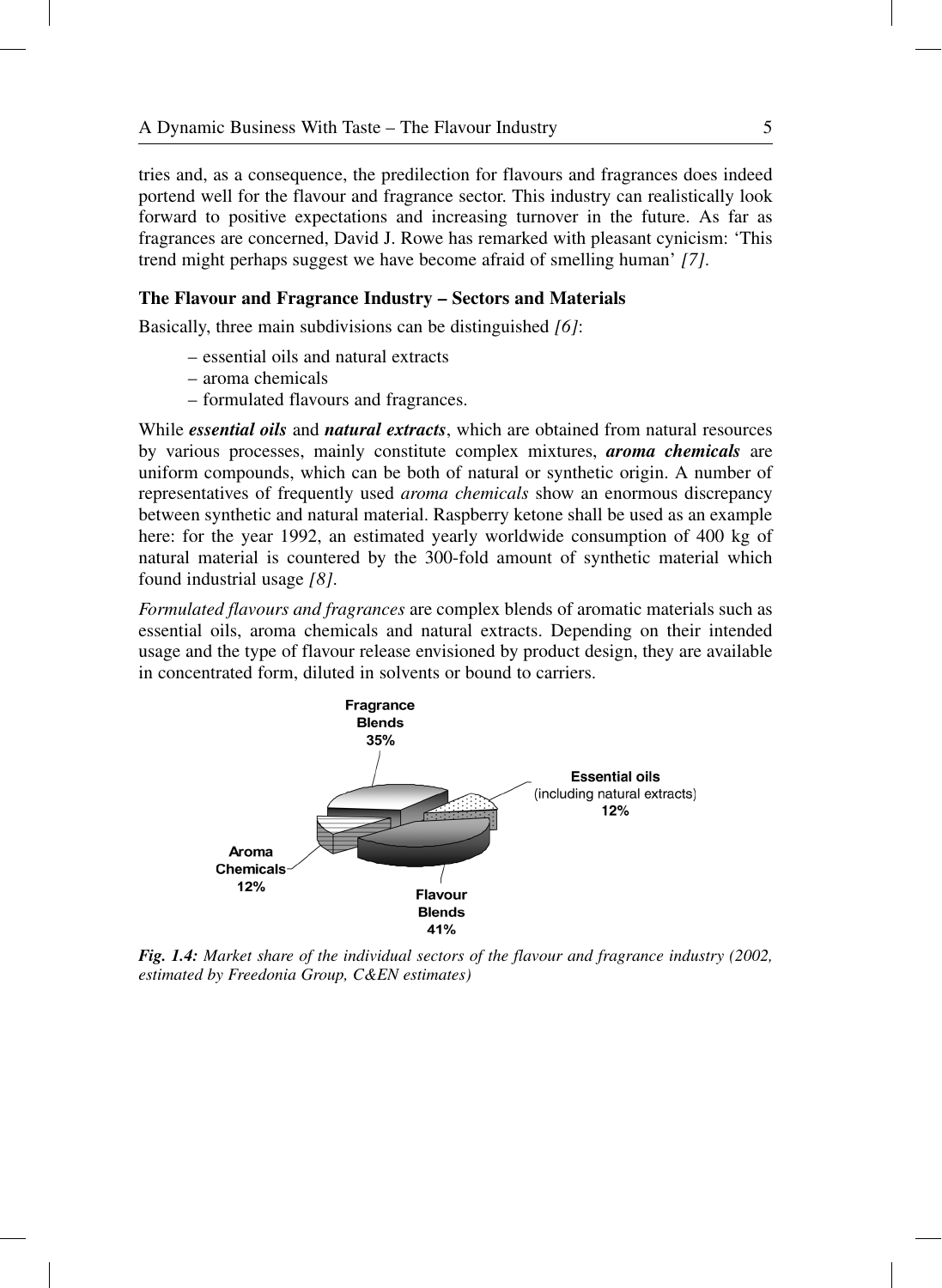

*Fig. 1.5: Industrial usage of flavour and fragrance materials [9]*

#### **The Flavour and Fragrance Industry – Trends, Expectations, Functionality**

The demand for food flavourings has been constantly growing over the last 100 years as a result of the dramatic changes caused by our increasingly industrialised life-style. The shift of food production from the individual household to craftsmen and on to the food industry was accompanied by an increasing need for flavours.

Whereas earlier, technologically caused flavour losses were often the reason for the addition of flavourings, improved technology did not lead to a reduced demand for flavourings. This is a result of changed consumer expectations that went hand in hand with improved standard of living and changed life-styles and philosophy of life *[1]*. Today this trend can again be observed in new industrially developing countries.

In the 1950s and 1960s, consumers welcomed technological advances and were fascinated by and had a positive attitude towards progress. Better tasting, strongly flavoured food was just as acceptable as new convenience products, which often still required compromises in taste. The acceptance of synthetic materials was all-embracing; this was also the case in the flavour sector.

In the following decades, consumer attitudes changed dramatically: food and its quality evolved into a symbol of personality, expressed by the slogan 'you are what you eat'. Health, fitness and diet became the precursors of all current trends up to the turn of the century. Today, especially wellness, well-being and a well-balanced lifestyle have to be added. The fortification with vitamins and minerals results in products that implicate pharmacological benefits, a trend which is increasingly called for by consumers.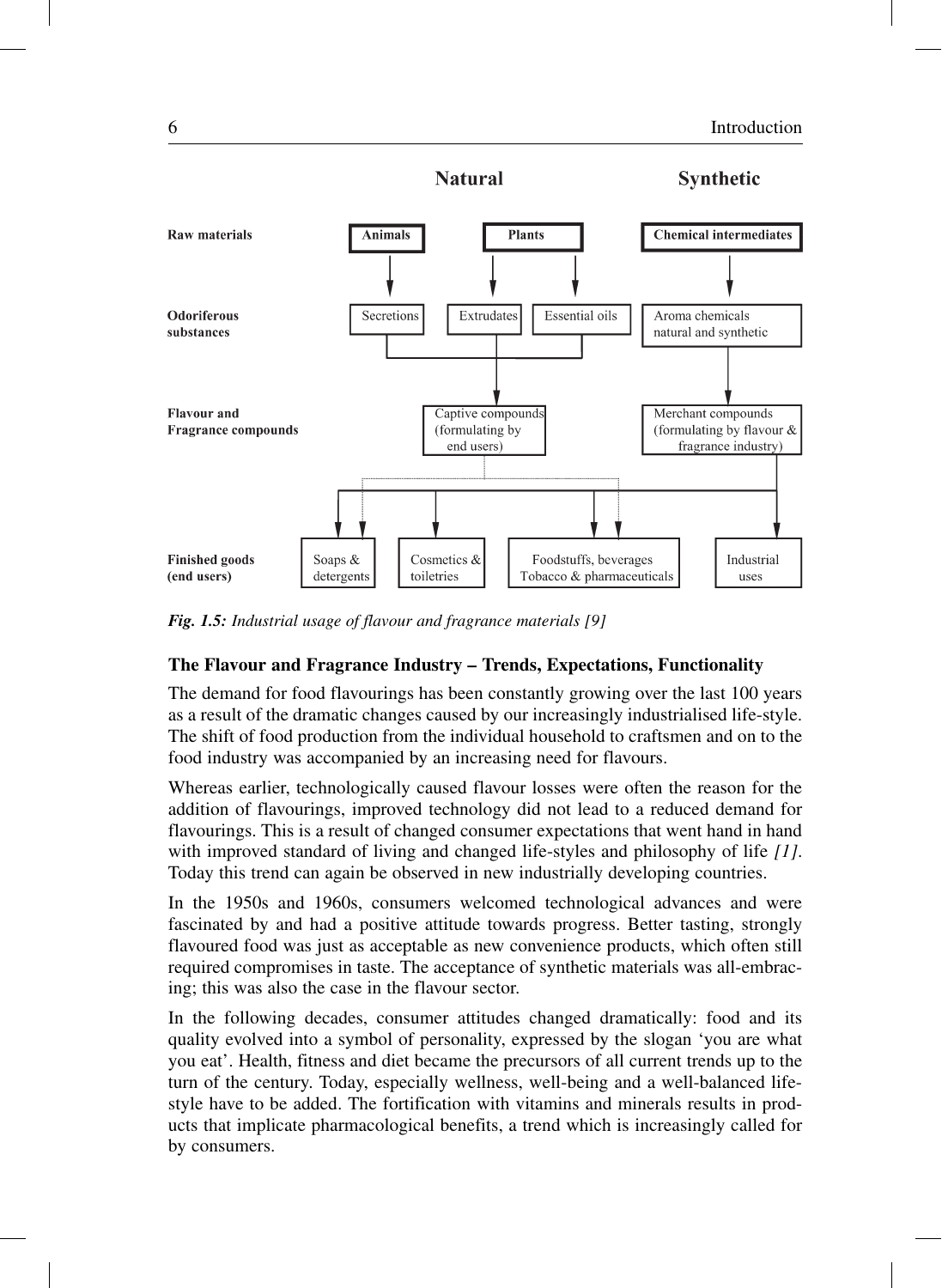Demographics, therefore, play an increasingly important role in today's flavour industry *[10]*.

The informed chemophobic consumer of the multi-media age of the 1990s was already rather demanding *[10, 11]*:

- natural, pure, whole
- freshness
- vegetarian products
- ethnic foods
- high fibre content
- high vitamin content
- low calories
- low fat
- low cholesterol
- low caffeine
- low nicotine

All these attributes and a number of others continue to characterise the current food trends. Additionally, **health, wellness, variety** and **anti-aging** are the major driving forces of today's **functional foods**. Never before has the consumer been so sensitive to the correlation between health consciousness, diet and long life, nutrition and fortification with a simultaneous acceptance and growing consumption of better tasting, ready-to-use convenience foods *[12, 13]*.

While the unbroken strength of the focus on 'all natural, food-minus (especially lowfat) and food-plus' continues, we have to add the following aspects which drive our consumer trends today:

- healthy
- low sugar, low carbohydrate, low glycemic (with all aspects of the glycemic index (GI), and GI reference labelling)
- low sodium
- fortification with minerals (calcium on top) and vitamins
- functional
- wholegrain
- organic
- no additives and no preservatives a very strong recent trend resulting from the discussions on allergies and intolerances
- gluten free
- portion control as an aspect of diet and daily requirements.

The results of all current trends are more and more convenient products which combine many of the actual tendencies (e.g. new soups classified as 'all natural, high fibre, wholegrain, cholesterol and additive-free, fortified with minerals') in products which possess a good window of opportunity for fast and successful market entry. Supported by skilful and clever sales promotion, it is suggested to consumers, especially the youngest ones, that 'it's cool to eat healthy'.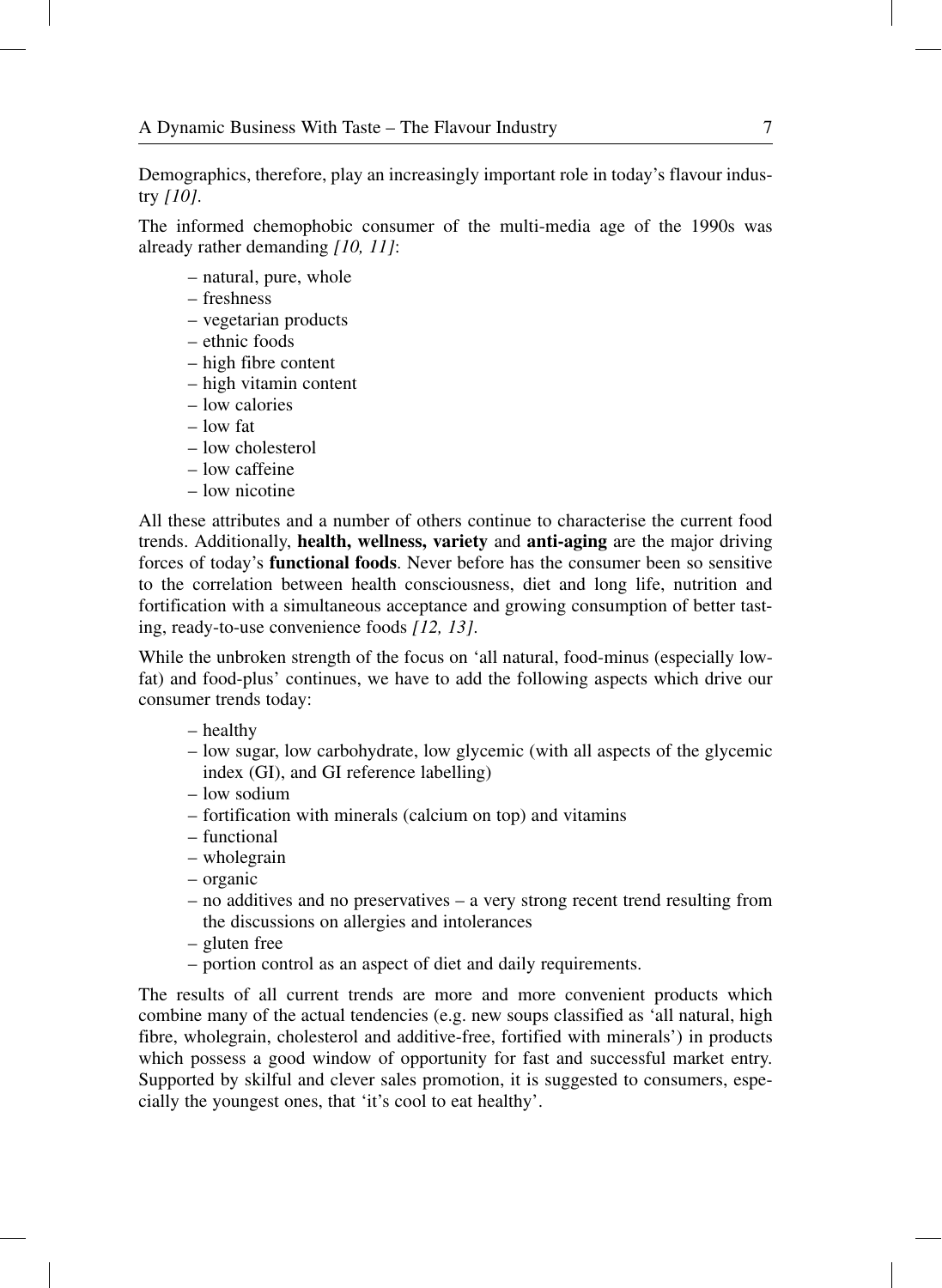The aspects mentioned above certainly constitute important trends on a worldwide basis; however, it has to be taken into account that the individual trends are valued differently, depending on culture and geographic region. The evaluation of 'Food-Minus' and 'Food-Plus' in the different regions of the world market is depicted as an example in Tables 1.1 and 1.2.

| Latin<br>America        | 1. low calorie                                   | 2. low fat                                     | 3. low sugar                                     | 4. no addi-<br>tives, no<br>preserva-<br>tives | 5. no choles-<br>terol  |
|-------------------------|--------------------------------------------------|------------------------------------------------|--------------------------------------------------|------------------------------------------------|-------------------------|
| <b>North</b><br>America | 1. low carbo-<br>hydrate                         | 2. low fat                                     | $3.$ no addi-<br>tives, no<br>preserva-<br>tives | 4. low sugar                                   | 5. low calo-<br>rie     |
| Asia/Pacific            | $1. no addi-$<br>tives, no<br>preserva-<br>tives | 2. low fat                                     | 3. low sugar                                     | 4. low choles-<br>terol                        | 5. low calo-<br>rie     |
| <b>Europe</b>           | 1. low fat                                       | 2. no addi-<br>tives, no<br>preserva-<br>tives | 3. low sugar                                     | 4. low calorie                                 | 5. low cho-<br>lesterol |

*Table 1.1: Trends in 'Food-Minus' in different markets (2004) [14]*

*Table 1.2: Trends in 'Food-Plus' in different markets (2004) [14] \**

| Latin<br>America        | 1. Vit/Min <sup>*</sup><br>fortified | 2. all natural        | 3. added fi-<br><b>bre</b>  | 4. wholegrain  | 5. added cal-<br>cium |
|-------------------------|--------------------------------------|-----------------------|-----------------------------|----------------|-----------------------|
| <b>North</b><br>America | 1. all natural                       | 2. organic            | $3. Vit/Min^*$<br>fortified | 4. vegetarian  | 5. add cal-<br>cium   |
| Asia/Pacific            | 1. Vit/Min <sup>*</sup><br>fortified | $2.$ add cal-<br>cium | 3. all natural              | 4. vegetarian  | 5. functional         |
| <b>Europe</b>           | 1. $Vit/Min^*$<br>fortified          | 2. vegetarian         | 3. organic                  | 4. all natural | 5. gluten free        |

Whereas the importance placed on the respective trend attributes varies considerably in different regions, the general tendencies are ubiquitous. Moreover, today's consumer focuses on an interesting, pleasurable, exiting or completely new taste experience. Within the flavour sectors, the developments for beverages took the lead in 2004 with 17% new introductions, followed by bakery products (12%), confectionery (11%), dairy (9%), sauces and seasonings (8%), snacks (8%), meals and meal centres (7%), processed fish, meat and egg products (6%), desserts and ice-creams (6%), side dishes (3%), fruits and vegetables (3%) *[14]*.

Vitamins and minerals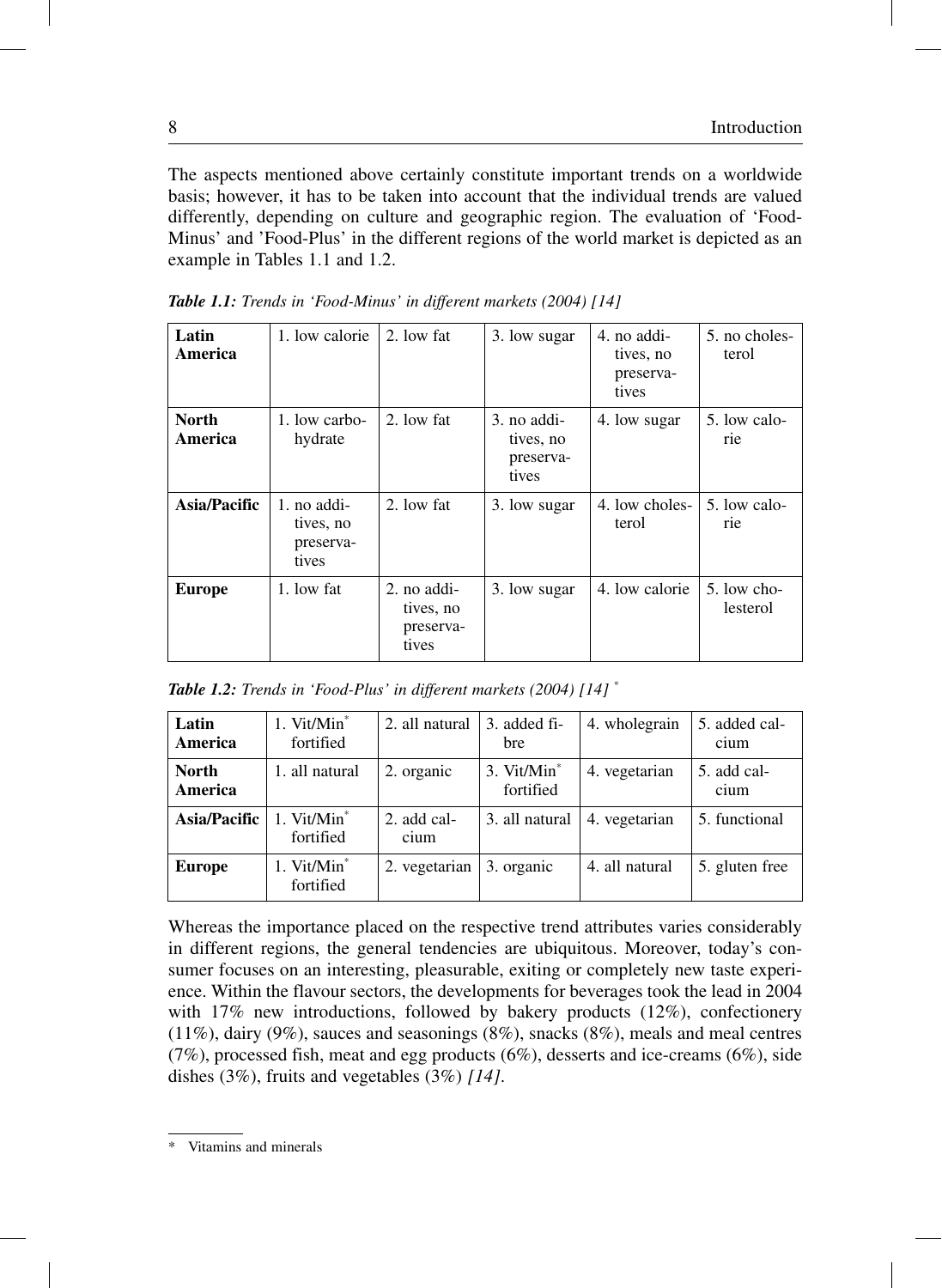The key categories of new flavour trends can be divided into three application directions:

- *Salty snacks* with mostly typical flavours (cheese, salt, chilli), hot and new flavours, which indicate potential growth segments (meaty flavours, ethnic flavours in new ways).
- *Juices* with orange being predominant (number one in all regions) or extremely fragmented flavour blends (orange plus other flavours (aloe vera, mango, hibiscus, vitamins fortified)).
- *Sugar confectionery* (strawberry on top in all regions) and regions with very specific flavours and generally a high geographic diversity (chocolate within the top ten of Asia, liquorice (Europe), tamarind (Latin America), sour (North America)).

Additionally, strong increases are predicted for ethnic offerings in meals. Seasonings remain spicy, new beverage flavours come from a variety of sources, and children's flavours continue to be popular.

A new trend is also to surprise consumers with flavours in unexpected categories (banana mayonnaise for children (Asia), or green tea cereals (Japan)); this trend is called *flavour migration*. 'Marrying of good flavour with nutrition' is also predicted.

Therefore, a balance of good taste combined with good nutrition, supplied in 'cool packaging' that appeals to children, seems to show the most effective way for product placement in the future. Additionally there seems to be a revival of comfort foods associated with 'nostalgia', which give the consumer the promise of basic security, familiar classics and casual lifestyle. Indulgence does play a considerable role in the sweets sector: to spoil oneself, easy-to-use small packaging units (e.g. drink desserts) and portion-controlled convenience mini meals which feature daily affordability, and possess considerable marketability *[15]*.

The consumer's expectations towards natural, creative products with sensational effects increase, while the tolerance threshold for accepting expensive brands in the food sector decreases dramatically, especially in Western Europe. This trend is actually a leading one: price restrictions constitute a decisive criterion in each and every product development.

This constitutes a great challenge, not only for the food industry but especially for the flavour and ingredients industry.

### **The Flavour and Fragrance Industry – Challenges and Opportunities**

In the course of the last decade, this enormous challenge led to nearly revolutionary structural changes, especially in the technological sector. This was the only way to answer the trends towards natural systems, while simultaneously increasing cost effectiveness.

This resulted also in the transferral of biotechnological basic knowledge into large areas of industrial production processes *[16]*. Additionally, gentle, modern technologies, such as reverse osmosis, ultra-filtration, column chromatography and cold extraction processes, were increasingly employed to obtain stable, final products with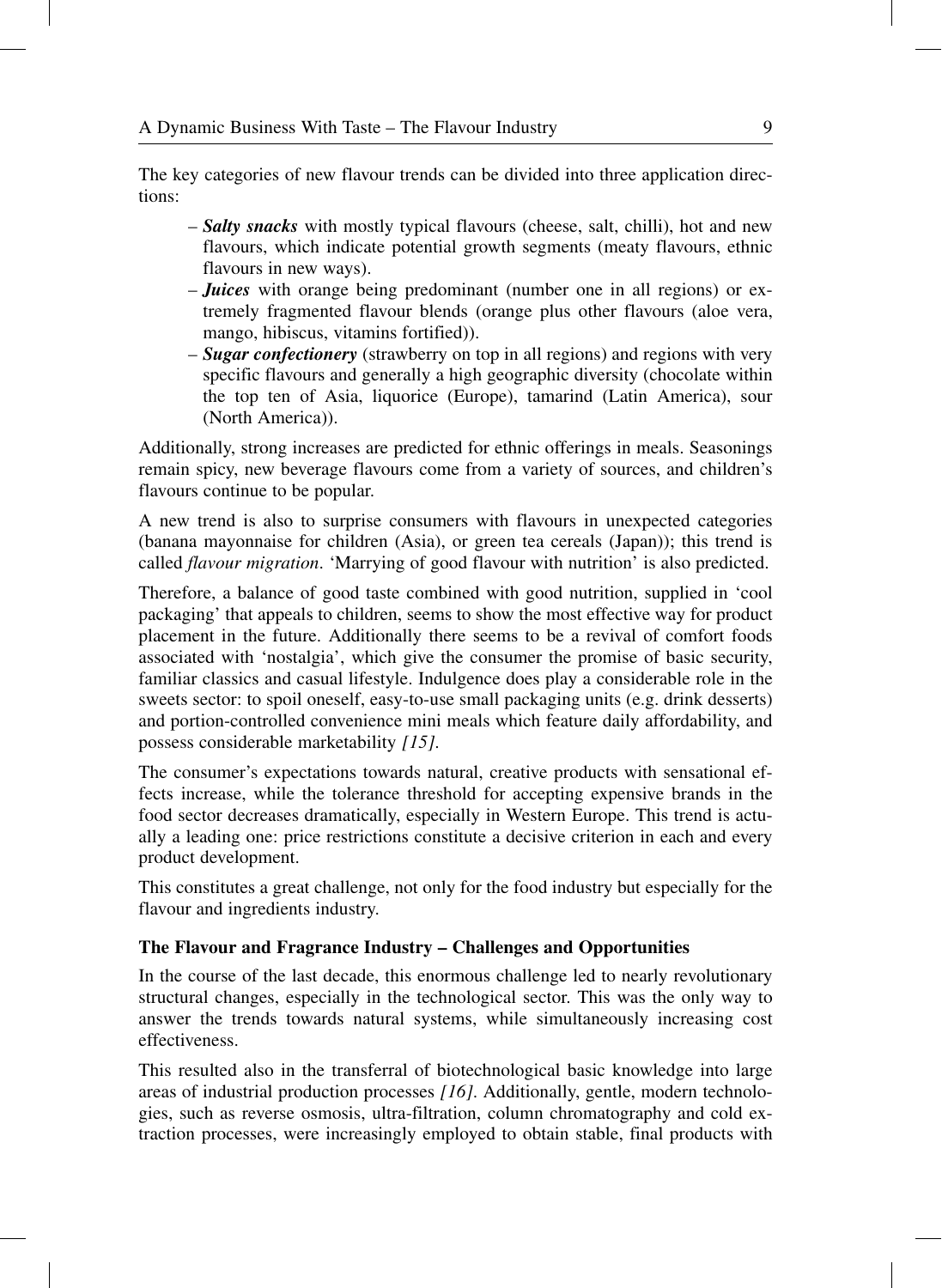the utmost degree of naturalness – a driving force of the flavouring and fragrance industry.

Today broad analytical knowledge, the result of the rapid development in the analysis of different matrices, is, thanks to computer technology, omnipresent. From simple gas chromatography assistance up to the highly improved analytical technique of the electronic nose detector – as an example of a relatively new routine analytical approach – modern techniques are available for all areas of flavour creation, technological production and quality control. In the end, the composition of a flavour remains a creative act of art, despite the fact that today scientific knowledge of modern analytical methods is a prerequisite. Based on flavour science, the combination of flavour compositions and building blocks permits the creation of taste sensations tailored for the customer's delight. The recipes resulting from such compositions are today the last well-kept secrets of the flavour houses.

Moreover, it has to be mentioned that our industry was not spared from efforts to reduce costs via suppliers – the well-known 'Lopez Syndrome' of the 1990s *[11]*. As a consequence, the demands of the food industry on its ingredients and the respective suppliers intensified considerably.

This trend became increasingly demanding towards the turn of the century and culminated in the first decade of the 21<sup>st</sup> century. Commercials that celebrate the coolness of greed have transferred this fixation on low price onto overall consumer attitude. However, the balance should not be lost here. As far as flavours are concerned, it should be kept in mind that as a percentage of the total product costs, flavour costs are usually rather low and it is often solely its flavour that accounts for victory or defeat of a product in the market place *[17]*.

For this reason, product design oriented towards the 'Da Vinci Principle' is today considered as the most effective method for creating an innovative new product endowed with optimised properties for market acceptance and penetration. The utilisation of a balance between art, science, logic and imagination, known as the 'Da Vinci Principle' can be utilised in every step of product development to reach higher efficiency through this 'whole-brain' development approach *[18]*.

The intelligent direct confluence of product development in flavour houses and application teams at the customer level constitutes another tool for achieving success and cost effectiveness *[19]*.

The slogan *multifunctionality [1]* plays an important role in the 'flavours of the future'.

*Multifunctionality* with regard to the single components will simultaneously lead to simplified process technology and cost reductions and is, therefore, increasingly called for today *[20]*. A lactobacillus culture, which on the one hand imparts a positive mouthfeel effect to a beverage while producing natural stabilisers through its metabolism on the other hand, is just as good an example as thickening agents, which simultaneously have positive effects on stabilisation.

Cooling agents that simultaneously strengthen the flavour of a product should be mentioned in this context. The usage of a variety of different spices can, apart from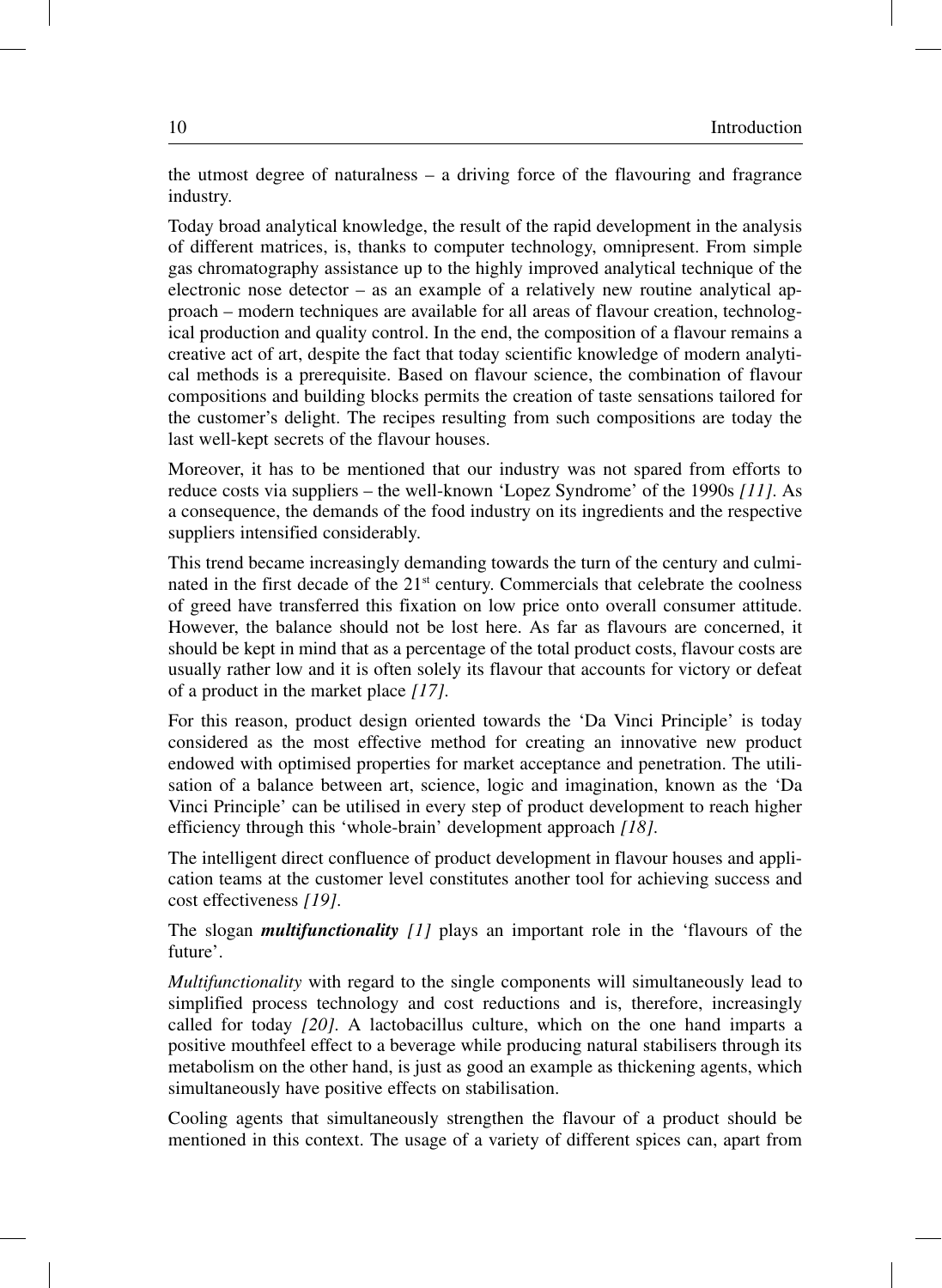their flavouring properties, at the same time impart additional benefits to the product as far as preservation, colour and health are concerned. Especially for organically oriented consumers, such ingredients constitute a valued alternative to chemical preservatives and artificial colours *[21]*.

The so-called *intelligent flavours* (flavours being liberated when food is prepared or when it is eaten, depending on different factors such as pH value and temperature) have been gaining increasing importance. These high-tech intelligent compounds give access to clearly defined product properties.

In this context, the potential of a number of diverse ingredients with significant potential as *flavour enhancers* or *masking agents* have to be mentioned. In particular, special minus-diets, e.g. low-carbohydrate or low-fat diets, change the taste, texture and sensory qualities of a product and therefore require corresponding alterations to endow the products with the properties called for by the consumer. Flavour enhancers are defined as: 'natural substances which are components of proteins or cell tissue. They have no typical taste or smell, but their presence potentiates other flavours present in the food.' In this field more and more studies are looking at the synergistic abilities of flavour-enhancing substances and the possibility of flavour masking.

Bitter blockers and sweetness potentiators are another field of current importance.

Additionally the new trend of '*kokumi*' has to be mentioned in this context. Special flavours, which add the kokumi taste, are declared to be the 'key to deliciousness'. The Japanese word *kokumi* apparently denotes 'a mixture of different taste or mouthfeel characteristics, including impact, mouthfulness, mildness and taste continuity' *[22]*.

These research interests of the last decade are today partly available in the form of products and will certainly lead to further interesting developments.

The combination of scientific techniques such as genetic engineering, biotechnology, enzymology, physics and electronics will play an important role in the development of new, innovative flavours.

*Multifunctionality* with regard to the ingredients industry today means additional service, food innovations and product design, also from the flavour industry *[11]*. This part transferral of R&D costs from the food industry into the flavour and ingredient industry requires enormous additional efforts, but constitutes an extraordinary challenge with a high potential to guide the trends towards the favoured products of the flavour industry.

The possibility of gaining market shares for the flavour and fragrance industry by establishing new trend products or by expanding into areas which so far have remained 'unflavoured' constitute only the best known varieties of possible expansion prospects. As other examples from the beverage sector, the manifold new creations of flavoured coffees and ready-made milk drinks as well as the increasing demand for ice teas in Europe deserve mentioning *[23]*. Additionally, in the beverage sector new beverages borrow flavours from other categories (e.g. peppermint waters as well as brain-twist sensation drinks and '*think-drinks*' with omega 3-fortification).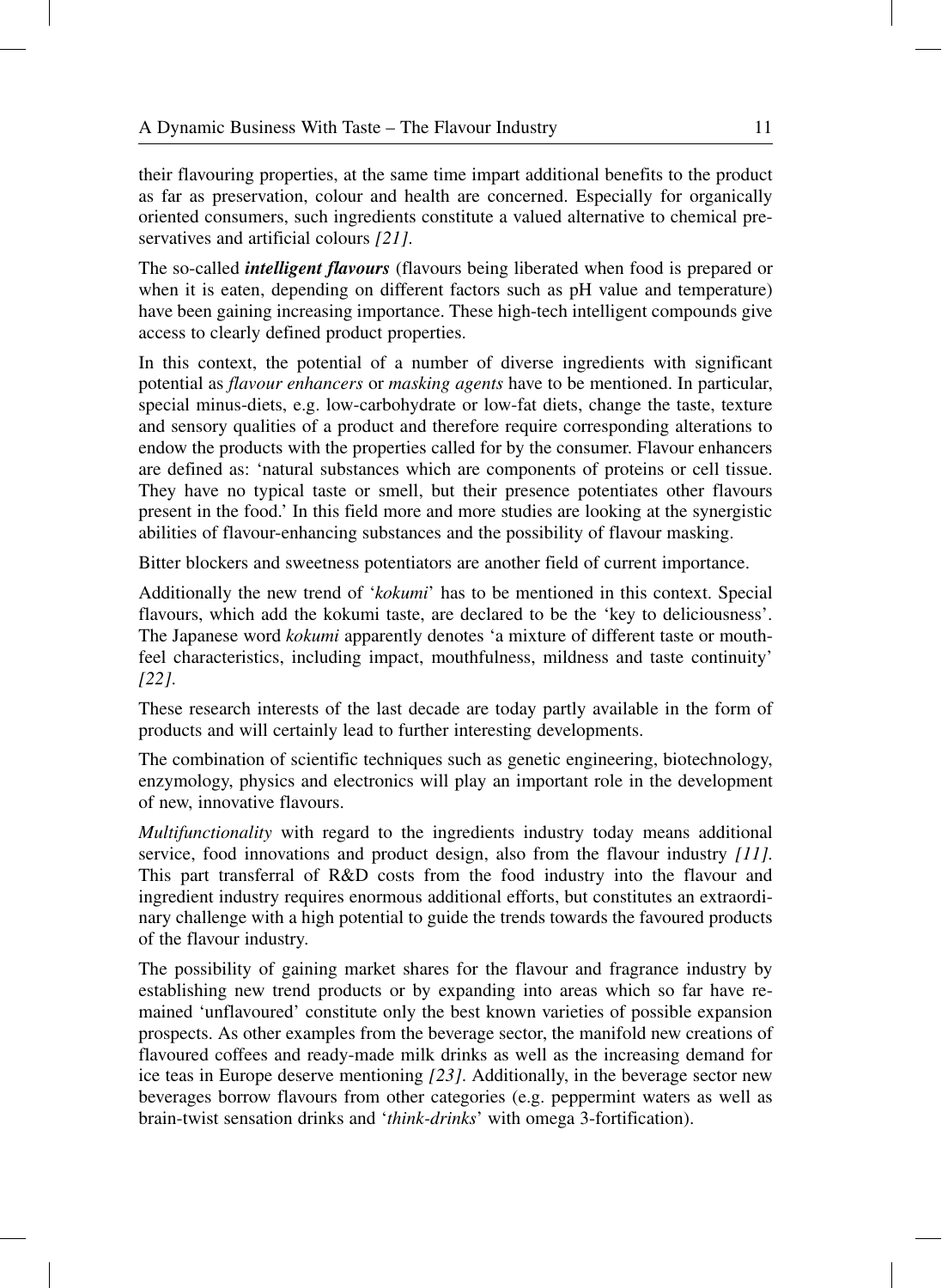In particular, the product developments in the sector of the '*free from certified allergens*' products, which guarantee the absence of a group of allergens, are examples of sophisticated foods, which certainly possess growing market potential. This places a double challenge on the flavour industry, as, for example, a tomato-free ketchup certainly has a considerable need for a substantial amount of flavour. Similarly, food additives such as the category *fat replacer* necessarily lead to a higher demand for flavourings in these products, as the fat's loss of taste has to be compensated.

Potential for growth and new perspectives are, therefore, for the flavour and fragrance industry mainly a question of imagination and ingenuity, market observation and skilful marketing. Opportunities abound.

*'Change is occurring in our industries at an ever faster pace. Fast progress is both exhilarating and painful, but the rewards for the company which thrives on the opportunities presented by change are often associated with an accelerated progress towards industry leadership' [20].*

Additionally, the expansion into emerging markets on an international level plays a fundamental role in this context, as saturated markets, such as the USA, only promise trend shifts with small growth rates. The improved standard of living in Eastern Europe and Asia continues to promise an enormous potential of new consumers, which decisively contributes to improved turnover and positive future perspectives *[11]*.

A look at the figures of new introductions in the beverage sector confirms the actual increase in the number of newly introduced products in the years between 2002 and 2004 at an annual worldwide average rate of 20%. In certain regions, such as Latin America, it is not uncommon that the number of innovative products is double that of the preceding year *[24]*.

The constantly falling barriers between cultures, which, sparked by ever increasing mass tourism, led to a boom in ethnic foods in Europe and America, now increasingly expected for developing countries.

Decisive political factors such as the creation of free trade zones with single currencies and shared legislative guidelines offer promising prospects also for the flavour industry with its pronounced orientation towards further globalisation *[16]*.

Within the scope of this book, this glimpse at the dynamic network between the flavour and fragrance industry and the sophisticated consumer of the  $21<sup>st</sup>$  century illustrates the interesting perspectives for the future of the business with taste. Increasing client demands on flexibility and service will be countered by the flavour industry with improved customer support and by providing complete solutions ranging from 'concept-to-market' to 'creating brands'.

Today the leading flavour companies declare themselves as 'customer-focused and technology-driven' *[17]*.

In the future an all-embracing understanding of 'sensory intelligence, sensory creation, sensory technology and sensory science' will contribute to the success of the flavour and fragrance industry. '*Sensory expertise reveals today how much is still to discover and innovate in our industry*' *[25]*.